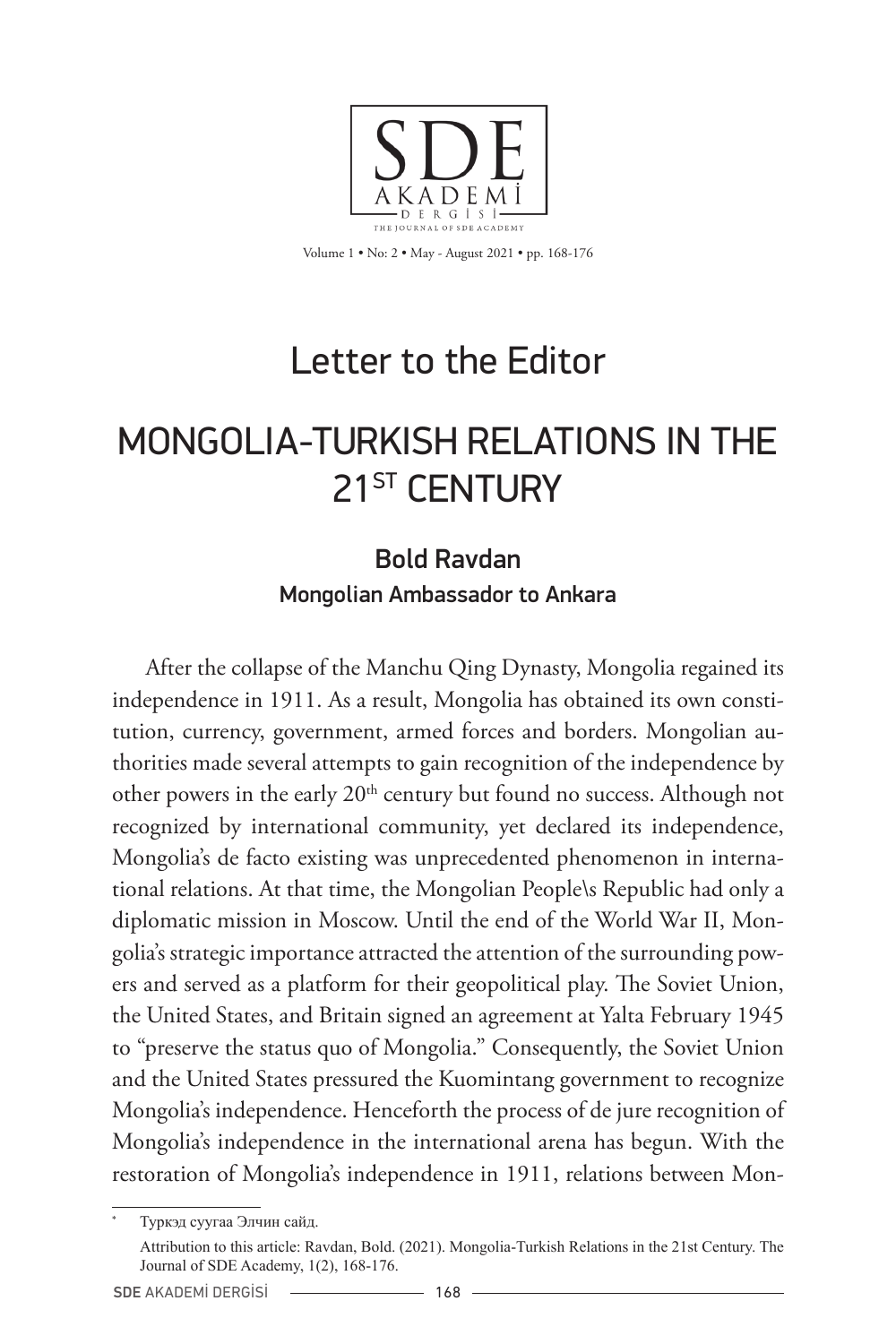golia and Turkey were able to be established. Unfortunately, Mongolian-Turkish relations were limited until the end of the 20<sup>th</sup> century. This was due not only to geographical remoteness but also to differences in political systems and the Cold War.

Interestingly, there were common features in political history of Mongolia and Turkey. Mongolia and Turkey established republican rule almost simultaneously in the early 20<sup>th</sup> century. The proclamation of the Republic of Turkey on October 29, 1923 marked the end of the centuries-old Ottoman Empire. A year later, Mongolia abolished monarchy and proclaimed the People's Republic of Mongolia in its first constitution. In 1921, the People's Party was formed by political groups formed in Mongolia to oppose foreign aggression. In the fall of 1923, Turkish patriots opposing the foreign invasion formed a political organization called the People's Party. Until the end of World War II, Mongolia and Turkey both were dominated by one party system. However, from 1946, other political parties were allowed to openly operate in Turkey, while in Mongolia, one-party rule lasted until 1990. Another similarity is the separation of religious affairs from the state, given that religion has a significant impact on the social life of both Mongolia and Turkey, and that the majority of the population is religious. In order to modernize the country and bring it closer to Western culture, Atatürk successfully completed the transition from Arabic alphabet to Latin in 1928. The Mongolian government also decided to switch to Latin and began preparations, however failed to do so and stopped the initiative in 1941<sup>1</sup> . In the 1930s, some Mongolian leaders were particularly interested in Turkey's reform movement, its experience of establishing secular state, and its policy of switching to the Latin alphabet.

After the Second World War, the independence of the People's Republic of Mongolia was recognized by Eastern European countries, Asian countries such as India and Indonesia, and later in the 1960s by other Western countries such as Britain and France. Mongolia is grateful that Turkey, as one of the first 50 members of the United Nations, continuously supported the People's Republic of Mongolia's accession to the United Na-

<sup>1</sup> Ц. Батдорж "Бичиг үсгийн талаарх Монгол төрийн бодлого - 1921 оноос өнөөг хүртэл".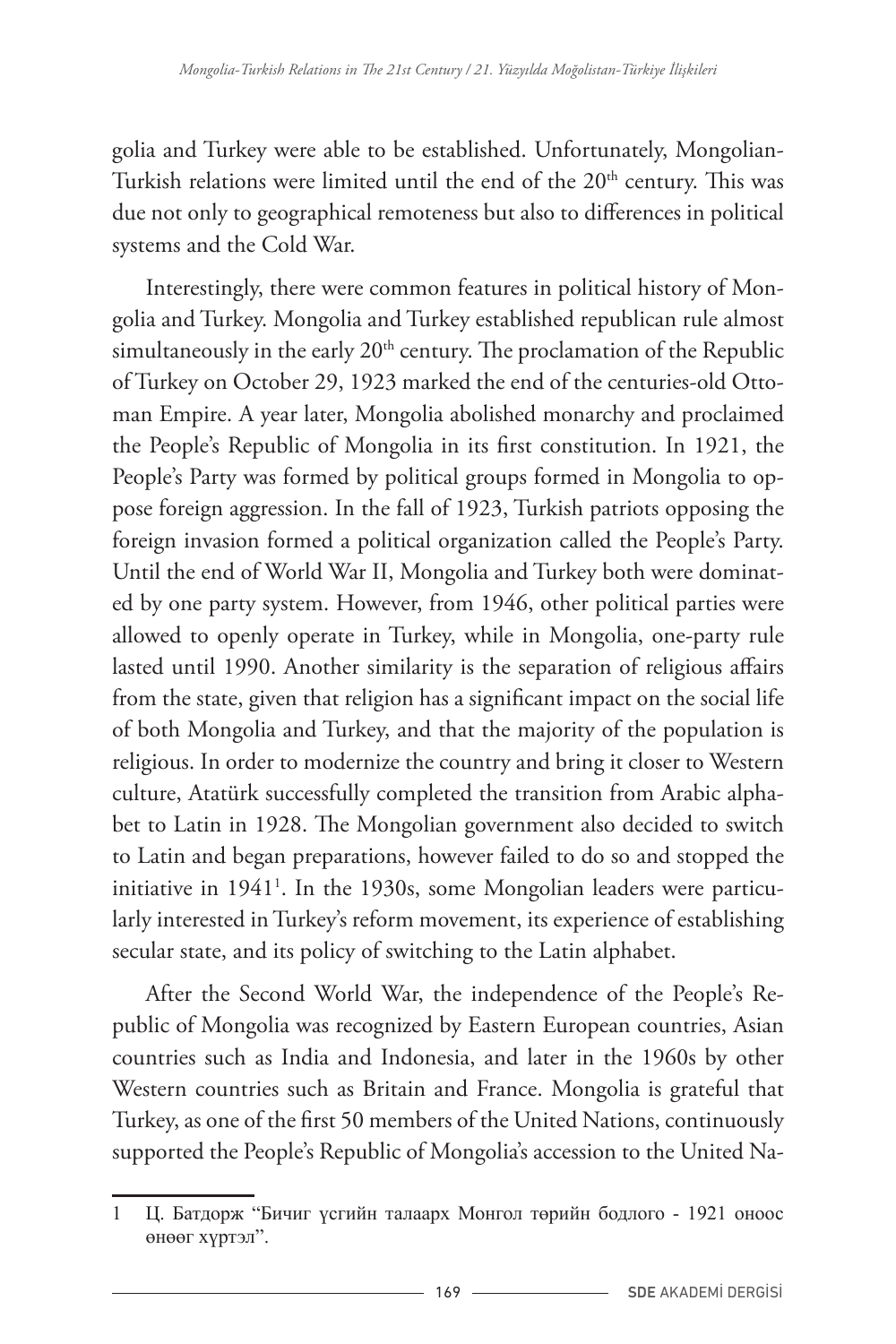tions during the 1950s. The People's Republic of Mongolia became a full member of the United Nations<sup>2</sup> with the support of nine members of the Council, including Turkey, when its application for membership was considered at the UN Security Council meeting on October 25, 1961. Hence the strengthening position of the People's Republic of Mongolia on the international arena, created favorable conditions for mutual recognition of Mongolia and Turkey, and thus in 1969 the two countries established diplomatic relations. However, due to the Cold War, bilateral relations did not go beyond mutually appointing non-resident Ambassadors.

The end of the Cold War created favorable conditions for a new phase in Mongolian-Turkish relations. The visit by H.E. Ts. Gombosuren, Foreign Minister of Mongolia to Turkey in 1992 started the expansion of our bilateral relations in different fields. The 1990s were a time when the legal basis for bringing Mongolian-Turkish relations to a new level was laid. In accordance with the new international environment, Mongolia renewed its friendship and cooperation agreement with its two neighbors in 1993- 1994. Following this, a friendship and cooperation agreement was signed between Mongolia and Turkey in 1995, which shows how much importance Mongolia attaches to Turkey. Mongolia have signed friendship and cooperation agreement with 12 countries of which three are NATO members and one of it happen to be Turkey. The Turkish side has also expressed strong interest in cooperating with Mongolia from early 1990s. To date, more than 30 intergovernmental agreements have been signed on cooperation in education, culture and defense. High-level political visits between the President, the Prime Minister, and the Speaker of Parliament are being held regularly.

Since 1999 the Joint Intergovernmental Committee on Trade and Economic Cooperation has been a permanent and important mechanism for the development of bilateral relations between Mongolia and Turkey. Today bilateral trade turnover has not exceeded \$ 40-50 million a year (Mongolia's annual exports are only \$ 3-5 million), and trade is extremely limited. Therefore, increasing trade is an important issue in bilateral relations. The Joint Committee meeting in 2018 set a goal to increase bilat-

<sup>2</sup> Р.Болд "Монголын тусгаар тогтнол ба АНУ" УБ 2008 т .269.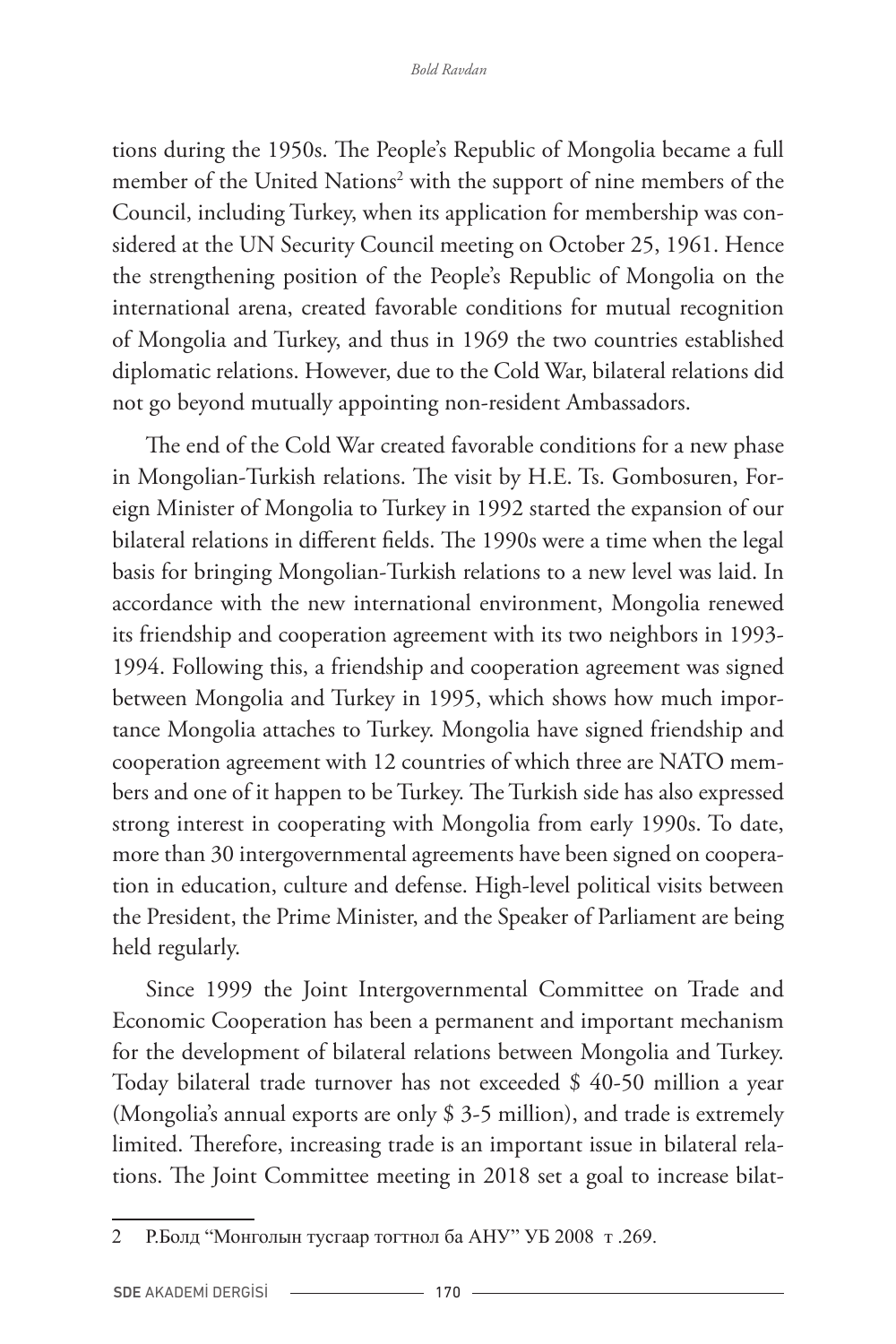eral trade turnover to \$ 300 million. In recent years, Mongolian small and medium-sized businesses have achieved some progress in the field of business by importing small enterprises and technologies from Turkey and opening franchises of well-known brands in Turkey, such as Karachi, Cotton De Facto ... A joint Mongolian-Turkish Chamber of Commerce was established in 2020, and the two sides have agreed to explore opportunities for cooperation in the leather sector in the first place. Although there is a favorable legal environment for investment in Mongolia, Turkey has invested only about \$ 22 million into the Mongolian service sector. The Mongolian side had high hopes for the Turkish investment, but so far no significant progress has been made. Therefore, it is our duty to inform Turkish investors about the conditions of Mongolian investment and to fill in the gaps.

The Mongolian side is eager to acquire technology in the agricultural sector from Turkey, for instance in the leather industry, and in importing small-scale machinery and equipment for milk and dairy processing. There is also an opportunity to build a joint meat and leather processing<sup>3</sup> plant in the Mongolian free economic zone to produce goods for nearby giant markets, such as China and Russia. In 2018 the governments of Mongolia and Turkey generally have come to an agreement to conclude a free trade agreement. It would definitely come as a surprise to others to agree to a FTA with extremely limited trade. However, we are grateful that the Turkish side understood and supported the Mongolian proposal. On the other hand, it is a far-reaching goal. Mongolia is more interested in cooperating in this sector, as small and medium-sized enterprises account for more than 60 percent of Turkey's exports. Every year, 10,000 Mongolian tourists come to Turkey for long and short periods. However, the number of Turkish tourists visiting Mongolia does not exceed 2,000 a year, which is a very small number. The Istanbul-Ulaanbaatar flight is launched in January 2020, increasing the number of historical and cultural tourists from Turkey to Mongolia. One way to increase trade between the two geographically distant countries is to open air freight routes.

<sup>3</sup> Энэхүү боломжийг ашиглахад Монгол, Туркийн хооронд байгуулсан чөлөөт бүсийн хамтын ажиллагааны санамж бичиг хоёр талын бизнес эрхлэгчдэд дөхөм үзүүлнэ гэдэгт найдаж байна.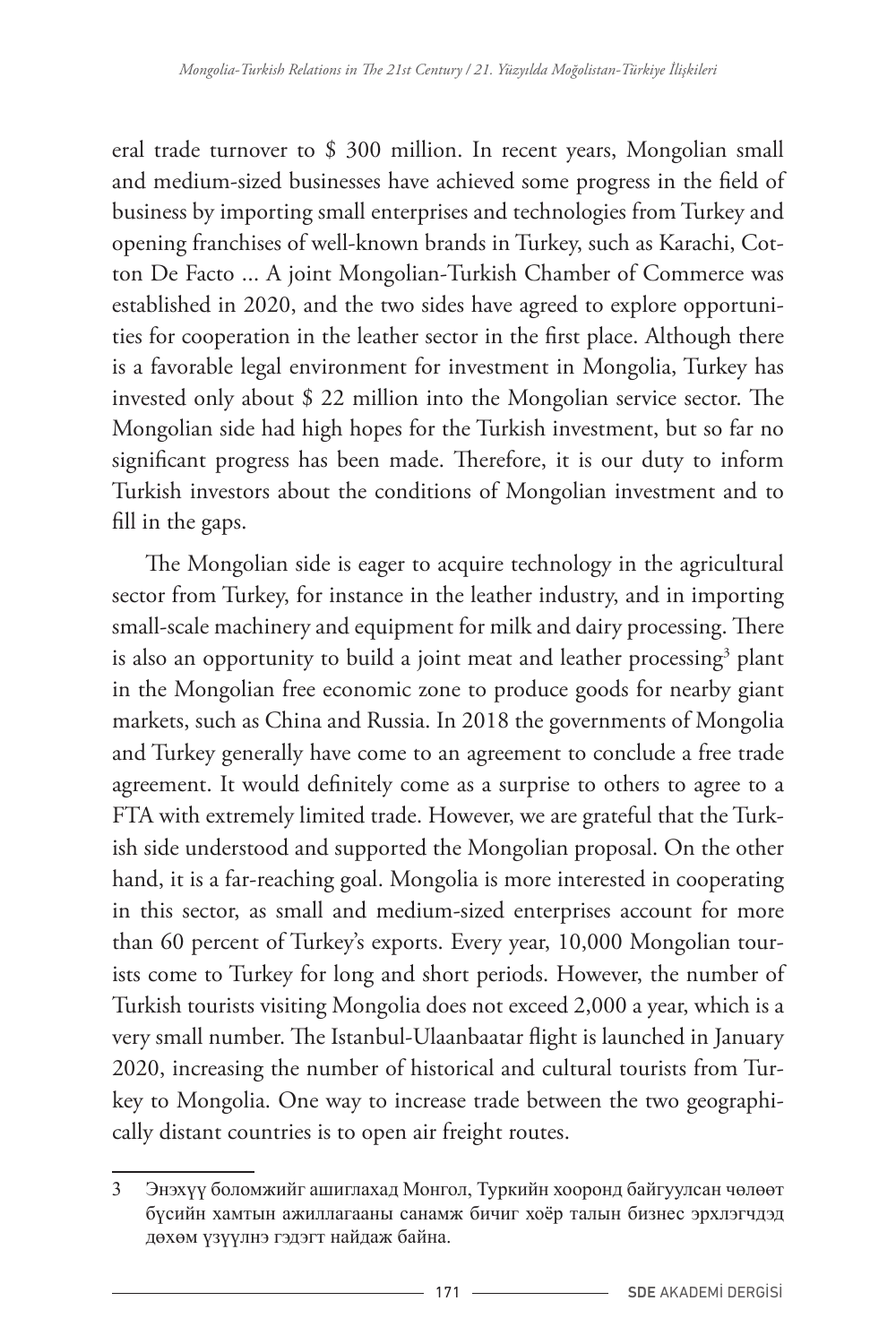The Turkish International Cooperation and Development Agency (TIKA) has been functioning in Mongolia since 1994. Mongolian people appreciate that the agency has been implementing a number of projects in the fields of education, health and agriculture in rural area and thus making a valuable contribution to local development. The so-called Orkhon-Yenisei inscription, found in Mongolia and Siberia in the 19th century, was discovered in the Orkhon Valley and translated into Mongolian by the famous Mongolian scholar B. Rinchen in the 1930s<sup>4</sup>. Another wellknown Mongolian archaeologist, N.Ser-Odjav, studied more than 400 archeological sites belonging to the Turkic period in Mongolia and proven that the cradle of the Turkic Empire was in present-day Mongolia<sup>5</sup>. It is important that scientists from both countries work together to further enrich and validate this finding. Without the development of Mongol studies in Turkey and without increasing the number of Mongolian-speaking Turkish scholars, it would be one-sided to study Turkic studies alone. It is a great achievement that Istanbul and Katip Celebi universities have invited Mongolian teachers to teach the language to the Turkish students.

In principle the two sides agreed on a high level to jointly establish a tourist complex in the Orkhon Valley. The ancient capital of Mongolia, Kharkhorin, is located in the Orkhon Valley. The joint implementation of a project to renovate the city's airport is needed to boost tourism. TIKA is building a museum based on Bilge Khan in the Orkhon Valley and a statue of the sage Tonyukuk near Ulaanbaatar, which are important projects to attract tourists.

The most successful cooperation in the past has been in the field of education. The first Mongolian student to study on a Turkish government scholarship set foot in Turkey in the year of 1993. To date, more than 1,200 Mongolian students have graduated from Turkish universities under this scholarship. This is a major investment from Turkey in Mongolia's education sector. At the same time, more than 1,100 young people from Mongolia have been educated in Turkey at their own expense and more than 60 percent of these graduates are successful in the private sector.

<sup>4</sup> Н.Сэр-Оджав "Эртний Түрэгүүд" (VI-VIII зуун) УБ 1970 т.5.

<sup>5</sup> Н.Сэр-Оджав "Эртний Түрэгүүд" (VI-VIII зуун) УБ 1970 т.87-89.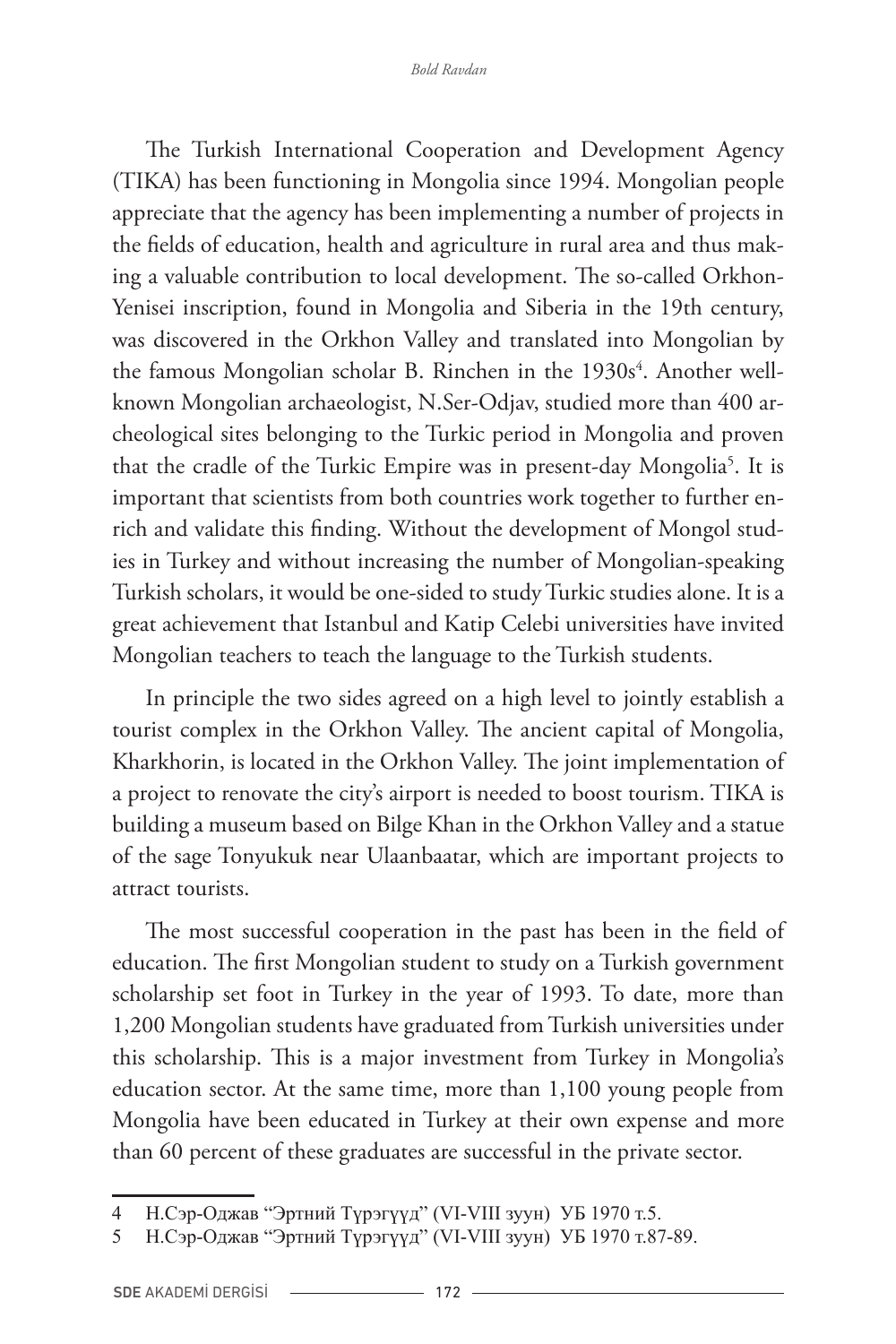On the occasion of the 50th anniversary of the establishment of diplomatic relations between Mongolia and Turkey, only in 2018-2020, 6 scientific conferences on historical and modern relations between Mongolia and Turkey were held at the universities in Istanbul, Bahçeşehir, Katip Çelebi, Hacettepe ... and made an important contribution to strengthening mutual understanding. In particular, the Turkish Academy of Sciences pays great attention to cooperation with Mongolia, and the Academy's 2018 award was presented to a Mongolian citizen, a Turkish researcher L.Bold. The award was an appreciation of the scientific relationship between the two countries. It should be noted that in July 2020, the Turkish Academy of Sciences organized an online discussion among Turkish researchers in support of the Genghis Khan Museum in Mongolia in order to promote Genghis Khan studies. The experience of Ataturk's policy of switching to the Latin alphabet in 1928 in order to lay the groundwork for reform in his country will also be of interest to Mongolia.

Ahmet Timur, a Turkish Mongol scholar, first translated the historical book "The Secret History of Mongols" into Turkish, which was published in 1948. Since then, the work has been translated into Turkish several times by some Turkish scholars. In recent years, collections of poems by Turkish poet Nazim Hikmet and Elif Şafak, as well as several books by Orhan Pamuk, have been translated into Mongolian and appreciated by the readers. Galsan's book was translated. In perspective, the mutual launching of the Mongolian and Turkish cultural centers is necessary to share information about the modern development of the two countries and to deepen mutual understanding between the peoples.

The National Security Concept of Mongolia, approved by the Mongolian Parliament in 2010, states that bilateral and multilateral relations and cooperation in the political, economic, cultural and humanitarian spheres will be fostered with developed democracies within the framework of the  $\lq$ third neighbor" policy $\lq$ . Therefore, in the Mongolia's foreign policy concept, approved by the Mongolian parliament in 2011, it was stated that we aim to expand partnership and cooperation with the United States from afar, Japan, India and South Korea in Asia, and with the EU and

<sup>6</sup> Монгол Улсын үндэсний аюулгүй байдлын үзэл баримтлал УБ хот 2010 он.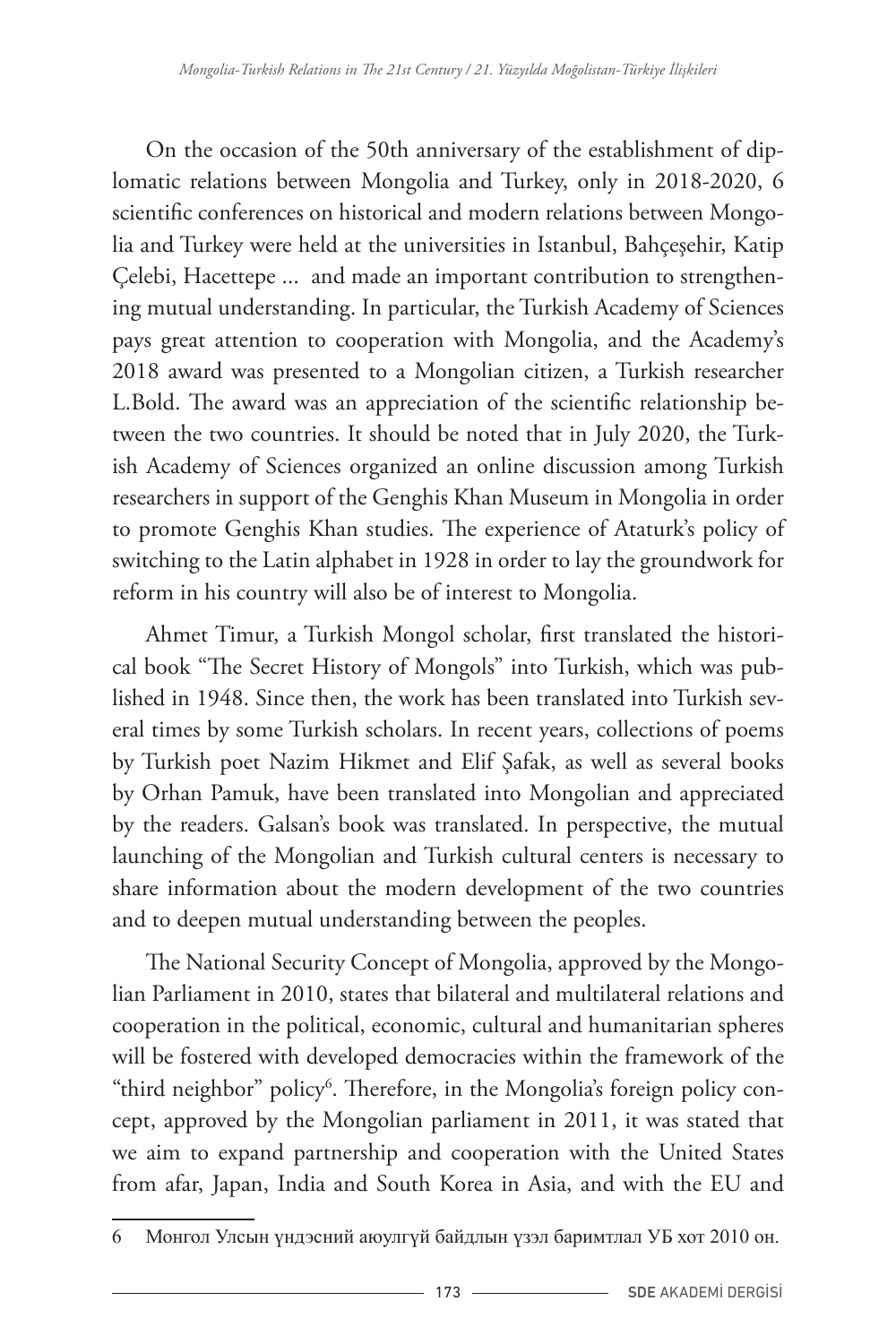Turkey in the West as part of a "third neighbor" policy<sup>7</sup>. Thus, the recognizing of Turkey as a "highly developed democracy" and selecting as one of its "third neighbors" indicates that the Mongolian side continues to attach great importance to bilateral relations. The Mongolian leadership wants our Turkish partners to accept and respond to this. Mongolia established strategic partnership with its "third neighbors", the United States, India and Japan, and in talks with South Korea. Turkey is the only "third neighbor" with whom we have not established a strategic partnership yet. Mongolia and Turkey have agreed in 2013 to upgrade the level of bilateral relations to a strategic partnership, and just recently the relevant talks begun. If the three characteristics, such as free market economy, good governance with separated religion from state affairs and unique democracy are firmly maintained, the interest of other countries to follow Turkey's model of development will not diminish. Mongolia's foreign policy is based on the principles of peace, openness, independence and multipillar approach. We want Turkey to be one of those pillars. Therefore, I hope that Turkish international relations and security researchers and scholars will study in depth the nature of Mongolia's "third neighbor" policy and the reason why the Mongolian side attaches importance and calls Turkey as a "third neighbor." In this regard, it should be noted with delight that the Turkish Center for Eurasian Studies is organizing a discussion among Turkish researchers on Mongolian foreign policy<sup>8</sup>.

Turkey is located at the intersection of Europe, the Middle East, the Caucasus and Central Asia. Geopolitically, strategically and economically, there is almost no other country in the world with such a favorable geographic location. According to Mackender's classical definition, Asia Minor is a part of Eurasia9 , and therefore Turkey is a country that can play an influential role in the Eurasian space in addition to Russia and China.

<sup>7</sup> Монгол Улсын гадаад бодлогын үзэл баримтлал УБ хот 2011 он.

<sup>8</sup> "Asya-Avrupa Zirvesi Oncesi Mogolistan`daki Guncel Durum, Mogolistan`in Bolgesel Potansiyeli ve Turk-Mogol Iliskileri" No: 19, Ankara, April 2016. "Eurasia from the Perspective of Turkey and Mongolia" AVIM Conference Book 23, May 2019: Ankara.

<sup>9</sup> Sir Halfrod J.Mackinder "Democratic Ideals and Reality" NDU Press Washington,DC 1941,p.106.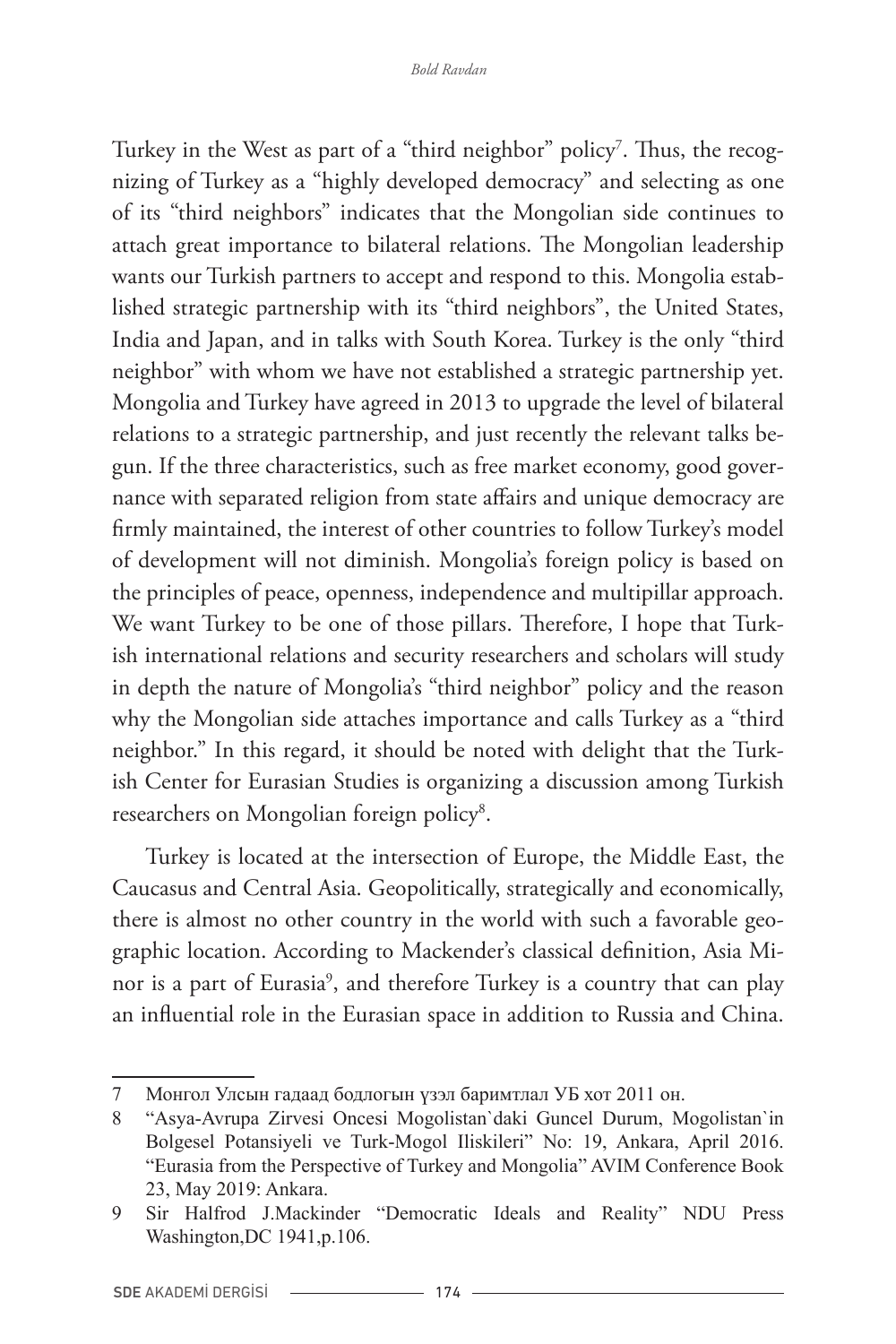Because Turkey is not an outsider in Eurasia. After the Cold War, some Turkic-speaking Central Asian countries and Turkey pursued a policy of economic and cultural rapprochement. As a result, the Cooperation Council of Turkic Speaking States was established in 2009. Turkey's support for the preservation of the national languages, cultures, and customs of the peoples of Central Asia and the Caucasus in some Turkic-speaking countries has no malicious intent, but an anticipated approach that seeks to re-establish decades long ties and "brotherhood". This is not, as some say, an attempt to revive the "Ottoman Empire." This is merely a sign that Turkey's foreign policy is becoming more active and multilateral globally and regionally. The ancestors of the Turkic people migrated from the Orkhon Valley and thus had historical ties with the Mongols. The courtesy of the Turks, who cherish this historical ties, is conducive to mutual understanding between the Mongolian and Turkish peoples. Rashid al-Din called the nomadic peoples of Asia, the Turkic-speaking and the Mongolian-speaking, two nations, and wrote that if the Turks and the Mongols worked together, they could form a strong group. Therefore, I personally believe that it is not impossible to join the Cooperation Council of Turkic Speaking States as an observer.

Mongolia and Turkey have a friendly tradition of supporting each other in the framework of international organizations and multilateral cooperation. Turkey has actively supported Mongolia's accession to the OSCE in Europe and its partnership with NATO. Bilateral cooperation within the United Nations continues to be successful.

Here are some of the steps we have to take to further deepen Mongolian-Turkish relations. Mongolia attaches great significance to establishing a strategic partnership with Turkey, an important player in Eurasia, an influential member of the G20 and NATO. It is also important to strengthen Mongolia's national security. On the other hand, I hope that our Turkish partners are paying attention to the fact that Turkey is the only Muslim country that treats Mongolia as a "third neighbor". Strategic partnerships are the highest form of trust. The Mongolian side hopes that the establishment of this partnership will raise the level of bilateral relations to a new level.